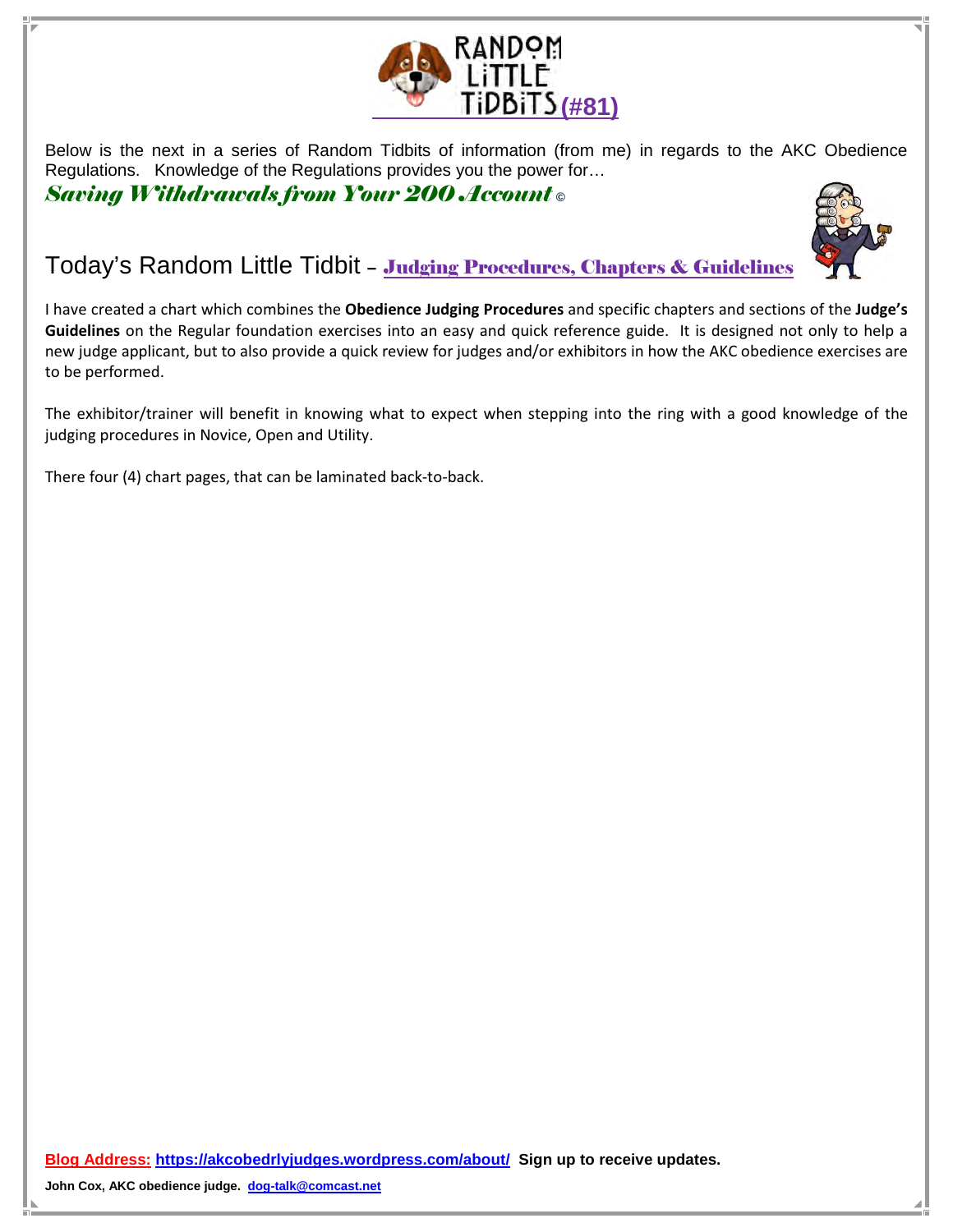

## Judging Procedures, Chapters & Guidelines

{In one location for a quick and easy reference guide for the Foundation exercises} {Always read the Regulations in their entirety for a full understanding}

How the AKC Obedience Exercises Are To Be Performed

## \*\*According to The Regulations\*\*

Obedience Judges' Guidelines Chapter 3: Judging the Dogs. The judge has absolute control and unquestioned authority over all persons and dogs in the ring. With this authority comes the responsibility to be courteous and considerate. Be as systematic in your ring procedure from dog to dog as conditions permit. Judges are required to make their own decisions and to accept the responsibility this implies. A judge's comments, other than orders to the handler of a dog, shall be limited to a brief greeting, instructions on positioning the dog, and instructions covering the group exercise. A judge will never ask handlers about club affiliations, their opinions or about their dogs' past performances. The actual judging procedure may vary from judge to judge, but performance requirements must remain the same.

Obedience Judges' Guidelines, Chapter 3: Excuse Unable to Examine, Disqualification for Attacking, Excuse – Dog on Dog. Excuse any dog that in your opinion exhibits any sign that it may not be safely approached or examined in the normal manner. Signs may include moving away, growling, showing its teeth, and rolling its eyes. Any dog that displays such demeanor is a threat to you. When you excuse the dog, mark your judge's book "Excused – Unable to Examine." Disqualify any dog that attacks or attempts to attack any person in the ring. An attack is defined as a bite or an attempt to bite anyone, including its own handler, without valid extenuating circumstances, for example accidentally biting the hand when grabbing a toy offered as an award during awards. Whenever possible, keep the exhibitor and the dog in the ring. Call for the Superintendent, Trial Chairperson or Secretary immediately and fill out the "Disqualification for Attacking" form (AEDSQ1). Be certain to clearly communicate your decision to the exhibitor of the dog using the word "disqualified," and explain that the dog may not be shown again in any AKC event until it is officially reinstated by the American Kennel Club. As the judge you have little latitude regarding your responsibility to disqualify or not. Refer all questions to the Trial Chairperson or the Field Representative if present. Mark your book "Disqualified, attacked," give the exhibitor of the dog a copy of the disqualification form and deliver the original to the superintendent. You may be contacted by the Events Department at a later date for additional information. Disqualifications for attacking are very serious and different from other disqualifications. The failure to appropriately address a potentially dangerous dog compounds the vulnerability of future judges. Therefore it is of the utmost importance to use the word "disqualified" or "excused," as appropriate, when dismissing an exhibitor whose dog is vicious or shy. Excuse any dog that attacks another dog. Call for the Superintendent, Trial Chairperson or Secretary immediately, and fill out the "Judge's Form Dog on Dog Attack" form (AEDSQ3). Such an incident that results in contact with injury to either dog is to be reported to the Trial Chairperson immediately, as it must be addressed by the trial committee.

Obedience Judges' Guidelines, Chapter 3: Judging Position. Positioning is important for two reasons: first, to establish consistency of judging in the minds of exhibitors and spectators and, second, to properly evaluate the dog and handler the entire time they are in the ring. In determining a position for each exercise choose one that allows you to see both dog and handler without having to turn away to see one or the other. Being in the right position to observe a dog's performance is essential. There is no perfect position, but this does not mean that some positions are not better than others. All dogs shall be viewed from the same relative position. When viewing the dog and handler from the side, try to observe from the dog's side without the handler between you and the dog. Fronts and finishes are to be judged from a position in front of the handler. The judging of an exercise normally begins when the judge gives the first order, except for the unusual circumstances as stated in the Obedience Regulations.

Chapter 1, Section 10: Identification. Club clothing, AKC event clothing, or breed clothing may be worn by anyone exhibiting a dog or by ring stewards. Clothing may display the person's name, the dog's call name and/or the dog's picture. Titles may not be displayed. Writing or graphics on the clothing must not be in poor taste or contain profanity. Clothing must not display any information that would be in conflict with a sponsor of the trial.

| <b>Class</b>  | <b>Exercise</b>                        | <b>Judging Procedure</b>                                                                                                                                                                                                                                                                                                                                                                                                                                                                                                                                                                                                                                                                                                                                                                                                                                                                                                                                                                                                                                                                                                                                                                                                                                                                                                                                                                                                                                                                                                                           | <b>Chapter</b>      | <b>Section</b> |
|---------------|----------------------------------------|----------------------------------------------------------------------------------------------------------------------------------------------------------------------------------------------------------------------------------------------------------------------------------------------------------------------------------------------------------------------------------------------------------------------------------------------------------------------------------------------------------------------------------------------------------------------------------------------------------------------------------------------------------------------------------------------------------------------------------------------------------------------------------------------------------------------------------------------------------------------------------------------------------------------------------------------------------------------------------------------------------------------------------------------------------------------------------------------------------------------------------------------------------------------------------------------------------------------------------------------------------------------------------------------------------------------------------------------------------------------------------------------------------------------------------------------------------------------------------------------------------------------------------------------------|---------------------|----------------|
| <b>Novice</b> | <b>Heel on Leash</b><br>& Figure Eight | <b>Chapter 2, Section 1:</b> Heeling Pattern. The same pattern should be maintained as far as<br>practicable for each competing dog. This is a foundation exercise, and it determines the<br>standards for all exercises in which the dog is heeling. The minimum heeling requirements for<br>any class are normal heeling, a fast, a slow, a left turn, a right turn, an about-turn, a halt, and<br>a sit.<br>The heeling patterns should not be in the area of the table and/or gate and should have only<br>one element of an exercise on a leg. (For example, there shall not be a halt and a slow on the<br>same leg of an exercise.) A fast must always be on a long dimension of the ring; slow may be<br>either on the short or long dimension of the ring. The fast and slow should be of significant<br>length, not just several steps. No pattern will have more than one fast and one slow. If<br>possible, have one leg of the heeling pattern with no element on it. The "L" pattern is a<br>minimal pattern. Other patterns are acceptable, but excessive complexity should be avoided.<br>Judging Procedure: In scoring this exercise, judges shall accompany the handler at a discreet<br>distance so that they can observe any signals or commands given by the handler to the dog.<br>The judge must do so without interfering with either dog or handler. The judge should<br>attempt to be in a position during the course of the exercise so that the dog and the handler<br>may be observed from the rear, front, and side. | $\overline{2}$<br>3 | 1<br>5         |
|               | <b>Stand For</b><br><b>Examination</b> | Judging Procedure: The dog need not be sitting at the start of this exercise. The judge must<br>be alert to keep handlers from going more or less than about 6 feet and must penalize,<br>even to the point of non- qualifying, the dog whose handler backs away when leaving. The<br>examination is complete when the judge lifts their fingers and palm from the dog's<br>hindquarters. Judges should not expose themselves needlessly to the danger of being bitten.<br>Should a dog in the ring give warning that it may bite if you proceed with the examination,<br>you should excuse the dog from the ring and mark the judge's book "Excused - Unable to<br>Examine." If a dog attempts to attack or bites any person in the ring, the judge must<br>disqualify the dog, mark the judge's book "Disqualified - Attack" and fill out the<br>"Disqualification for Attacking" form (AEDSQ1).                                                                                                                                                                                                                                                                                                                                                                                                                                                                                                                                                                                                                                                 | 3                   | 7              |
|               | <b>Heel Free</b>                       | Judging Procedure: This exercise will be performed as in the Heel on Leash but without<br>either the leash or the Figure Eight. The scoring and orders will be the same.                                                                                                                                                                                                                                                                                                                                                                                                                                                                                                                                                                                                                                                                                                                                                                                                                                                                                                                                                                                                                                                                                                                                                                                                                                                                                                                                                                           | 3                   | 9              |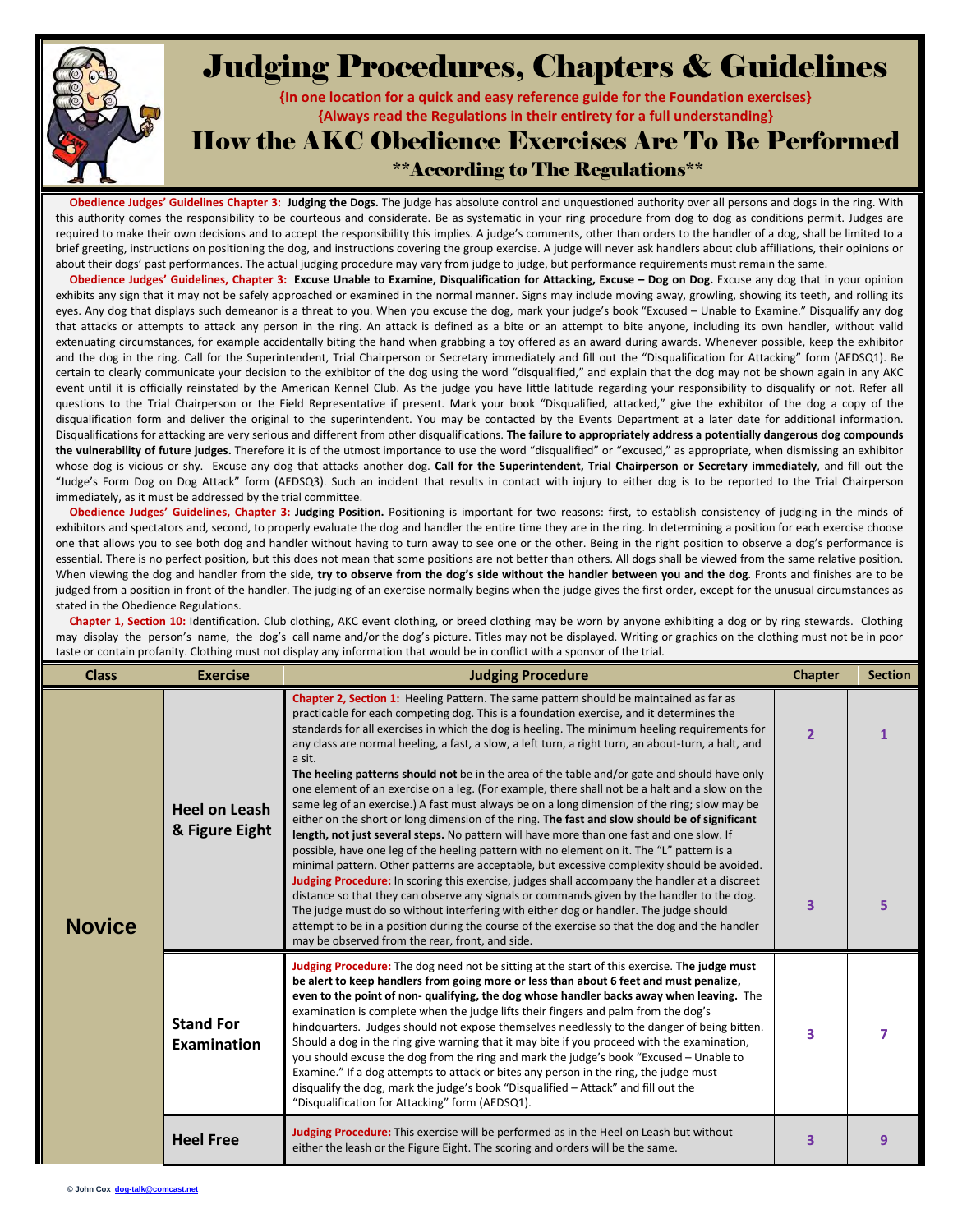|                                                     | <b>Recall</b>                            | Obedience Judges' Guidelines, Chapter 3: Recall Exercises. To have both dog and handler<br>under constant observation in these exercises, a judge should take a position in line and<br>slightly to the rear of the dog, facing the handler but at an adequate distance to one side.<br>This is a foundation exercise and governs the faults and behavior of a dog in all exercises<br>where the dog is moving toward the handler. Finishes are required to be executed<br>promptly, smartly, and straight. This applies to faults in all exercises where the dog returns to<br>heel position. The finish is not a principal part of any exercise. Therefore, failure to finish or<br>extra commands or signals to finish do not require a non-qualifying (NQ) score for any<br>exercise. The judge should never ask the handler to touch the dog or otherwise assist the<br>judge in making a decision. If, in the judge's opinion, the dog is not close enough to the<br>handler, it must receive a non-qualifying (NQ) score.                                                                                                                                                                                                                  | 3 | 10              |
|-----------------------------------------------------|------------------------------------------|---------------------------------------------------------------------------------------------------------------------------------------------------------------------------------------------------------------------------------------------------------------------------------------------------------------------------------------------------------------------------------------------------------------------------------------------------------------------------------------------------------------------------------------------------------------------------------------------------------------------------------------------------------------------------------------------------------------------------------------------------------------------------------------------------------------------------------------------------------------------------------------------------------------------------------------------------------------------------------------------------------------------------------------------------------------------------------------------------------------------------------------------------------------------------------------------------------------------------------------------------|---|-----------------|
|                                                     | Sit Stay-<br><b>Get Your</b><br>Leash    | Judging Procedure: Prior to the start of judging, the judge will instruct the steward where to<br>place the leash after the Heel on Leash and Figure Eight exercise. The leash will be placed<br>inside the ring near the gate entrance on a chair or similar leash holder. The handler and dog<br>will be positioned at least 30 feet from and facing the direction of the gate entrance. The<br>judge must be in position to watch the dog and handler throughout the exercise including<br>exiting the ring.                                                                                                                                                                                                                                                                                                                                                                                                                                                                                                                                                                                                                                                                                                                                   | 3 | 12              |
|                                                     | Group                                    | Judging Procedure: If a judge observes any signs of aggression or potential problems when<br>the dogs are being assembled outside the ring for the group exercise or once the dogs are<br>brought into the ring, the judge must excuse the dog and mark the judge's book "Excused"<br>and state the reason. Any handlers who physically correct their dogs before or after the<br>group exercise or while exiting the ring must be penalized under Miscellaneous Penalties.<br>Judges must stand with their full attention on the dogs and handlers during the group<br>exercise and remain alert to any potential problems. To have both dog and handler under<br>constant observation in this exercise, a judge should take a position slightly to the rear of the<br>dogs at one end of the row(s) of dogs.                                                                                                                                                                                                                                                                                                                                                                                                                                    | 3 | 14              |
|                                                     | <b>Heel Free</b>                         | Judging Procedure: This exercise will be performed as in the Heel on Leash but without<br>either the leash or the Figure Eight. The scoring and orders will be the same.                                                                                                                                                                                                                                                                                                                                                                                                                                                                                                                                                                                                                                                                                                                                                                                                                                                                                                                                                                                                                                                                          | 4 | $6\phantom{1}6$ |
| <b>Open</b><br>&<br><b>Preferred</b><br><b>Open</b> | Command<br><b>Discrimination</b>         | Judging Procedure: This exercise may be performed in an area of the ring that is at least 40<br>feet in length. The 15-foot distances must be clearly marked. The judge must be positioned<br>so that both the dog and handler are under continuous observation during the entire<br>exercise. An excellent position for judging this exercise is at an adequate distance to the side<br>and slightly to the rear of the dog.<br>Obedience Judges' Guidelines, Chapter 3: The first position change is performed with the<br>handler standing with the dog sitting in heel position and requires the dog to stand or down<br>from the sit position. The dog is not required to stand or down in a specific style which may<br>result in the dog ending up somewhat out of the starting heel position. When changing from<br>a sit to a down, a dog may raise its hindquarters to do so without penalty, provided the<br>movement is continuous. If a dog stands and then downs, it has added a position change, and<br>must receive a non- qualifying (NQ) score.                                                                                                                                                                                 | 4 | 7               |
|                                                     | Drop On<br><b>Recall</b>                 | Obedience Judges' Guidelines, Chapter 3: In addition to the Recall (see Novice Recall)<br>Drop on Recall. A perfect drop has three characteristics:<br>• The dog's prompt response to the handler's command or signal to drop<br>. No delay or slowness to down<br>. The dog must drop completely to a down position                                                                                                                                                                                                                                                                                                                                                                                                                                                                                                                                                                                                                                                                                                                                                                                                                                                                                                                              | 4 | 9               |
|                                                     | <b>Retrieve on</b><br><b>Flat</b>        | <b>Judging Procedure:</b> A judge should not place a dumbbell that is improperly thrown but<br>should require the handler to throw the dumbbell again. A judge will not ask the handler's<br>opinion when deciding whether a dumbbell is to be thrown again or not; it is the judge's sole<br>responsibility to make this decision. Once the decision is made, the judge or steward will<br>retrieve the dumbbell. Under no circumstances should the handler be penalized for a bad<br>throw. Requiring the handler to re-throw the dumbbell signifies that the exercise is being<br>restarted; therefore, the handler may pet, praise, and reposition the dog without penalty<br>before the exercise is begun again. The retrieve, including the pickup, must be brisk and<br>without hesitation. Once the exercise begins, the handler may not adjust their feet or<br>position.<br>Chapter 4, Section 11: The judge will require the dumbbell to be thrown again before the<br>dog is sent if it is thrown less than 20 feet, too far to one side or too close to the ring's edge.                                                                                                                                                             | 4 | 11              |
|                                                     | <b>Retrieve Over</b><br><b>High Jump</b> | Judging Procedure: The judge must make certain that the handler throws the dumbbell at<br>least 8 feet beyond the jump.<br>Obedience Judges' Guidelines, Chapter 3: In the Retrieve over High Jump exercise the<br>handler, with the dog sitting in heel position, must be at least 8 feet in front of the jump or<br>any reasonable distance beyond 8 feet. It is the judge's responsibility to see that the handler<br>complies before the exercise begins. During this exercise a judge must stand clear of both the<br>handler and the dog in order to prevent any interference with the dog's performance. The<br>judge should be positioned so that both the dog and handler are under continuous<br>observation during the entire exercise.<br>Placement of Jumps. The judge will place the jumps in the ring giving special attention to<br>lighting and ring enclosures, and make an observation from a dog's line of sight.<br>Jump Faults. All jumps are to be judged the same way.<br>There are four faults associated with jumps:<br>. Failure to clear the jump or the height of the jump; knocking the bar off the uprights<br>• Using the jump for aid in going over<br>• Touching the jump<br>· Hesitation or reluctance to jump | 4 | 13              |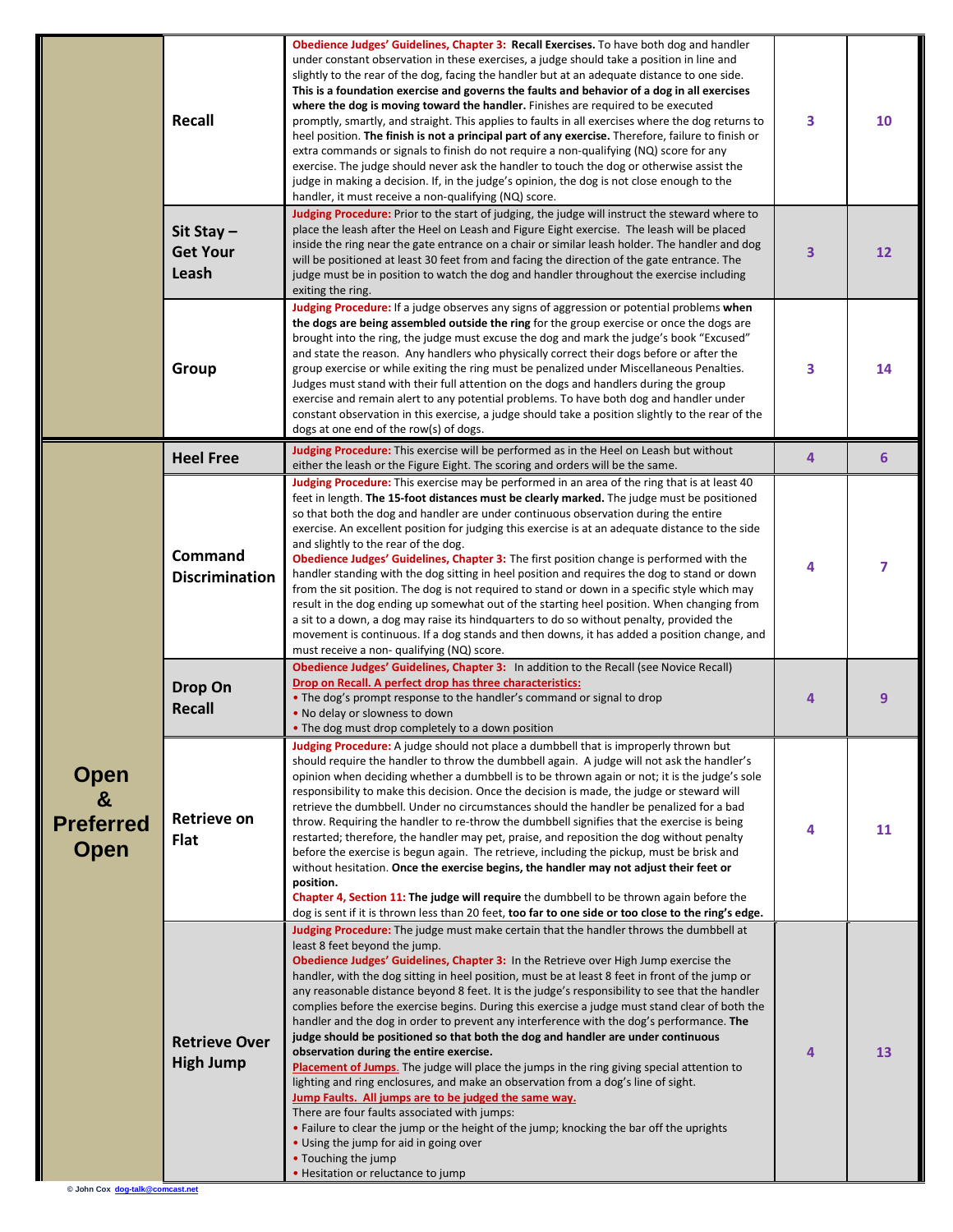|                                                                  |                                                  | <b>Measuring:</b> In all classes with jumps, as the dog is brought into the ring, the judges may, at<br>their discretion, measure the dog to verify the height at the withers. The measurement is<br>made using an ordinary folding ruler or steel tape that may be calibrated to show the correct<br>jump height. Nothing may be attached to determine level position. No other measuring<br>device is required or acceptable in the ring. The ruler or tape is held by the judge.<br>Measurements made by the judge are final and are not subject to verification.                                                                                                                                                                                                                                                                                                                                                                                                                                                                                                                                                                                                                                                                                                                                                     |                | $\mathbf{1}$ |
|------------------------------------------------------------------|--------------------------------------------------|--------------------------------------------------------------------------------------------------------------------------------------------------------------------------------------------------------------------------------------------------------------------------------------------------------------------------------------------------------------------------------------------------------------------------------------------------------------------------------------------------------------------------------------------------------------------------------------------------------------------------------------------------------------------------------------------------------------------------------------------------------------------------------------------------------------------------------------------------------------------------------------------------------------------------------------------------------------------------------------------------------------------------------------------------------------------------------------------------------------------------------------------------------------------------------------------------------------------------------------------------------------------------------------------------------------------------|----------------|--------------|
|                                                                  | <b>Broad Jump</b>                                | Judging Procedure: A handler standing too close or too far from the side of the jump shall be<br>required to move to the proper position.<br>Obedience Judges' Guidelines Chapter 3: In setting up the broad jump, the judge should<br>make every effort to avoid having the dog jump toward the open gate or close to the table,<br>and ensure that adequate room is allowed from all sides of the jump for the take-off,<br>jumping and on the far side for landing and turning. The hurdles are to be positioned so the<br>dog will be turning away from the ring barrier after landing. The dog and handler must be at<br>least 8 feet in front of the first edge of the jump. It is the judge's responsibility to see that the<br>handler complies before the exercise begins. During the exercise, the judge must stand clear<br>of the handler and the dog in order to prevent any interference with the dog's performance.<br>The judge must be positioned so that both the dog and the handler are under continuous<br>observation during the entire exercise. This exercise is a Novice Recall, except for the jump<br>and the position of the handler.                                                                                                                                                        | 4              | 15           |
|                                                                  | Stand Stay -<br><b>Get Your</b><br>Leash         | Judging Procedure: Prior to the start of judging, the judge will decide where the leash will be<br>placed, outside the ring on a chair or similar leash holder. The leash will be placed outside the<br>ring by the steward after the dog and handler have entered the ring for judging. When<br>positioning the dog and handler for this exercise, the judge should ensure that such<br>positioning will permit the dog to keep the handler in its direct line of vision as the handler<br>leaves and returns to the ring, and that the handler, when reentering the ring, is at least 15<br>feet away from the dog until ordered to return. During this exercise the judge must be in<br>position to watch the dog and see the handler leave and return to the ring. Once the exercise<br>is finished, the judge must watch the dog and handler exit the ring together.                                                                                                                                                                                                                                                                                                                                                                                                                                                | $\overline{4}$ | 17           |
| <b>Utility</b><br>$\alpha$<br><b>Preferred</b><br><b>Utility</b> | <b>Signal Exercise</b>                           | Obedience Judges' Guidelines, Chapter 3: Judges should note that heeling is exercises apply.<br>A dog may non-qualify in the heeling portion using the same standards as in the Novice<br>Heel on Leash and Figure Eight. In the Utility classes, a judge should bear in mind that<br>only during the stand, stay, drop, sit, and come parts of this exercise is it required to non-<br>qualify (NQ) a dog for receiving a command or audible signal. Although penalized<br>substantially, it is possible for the dog to receive a passing score if given a command or<br>audible signal during other parts of the exercise. The Obedience Regulations Chapter 5,<br>Section 6, requires the judge to have the handler leave the dog at one end of the ring on<br>the stand and then proceed on the judge's order to the other end of the ring. This should<br>place the handler about 3 to 4 feet from the opposite end of the ring. An excellent position<br>for judging the stand, drop, sit, and come parts of this exercise is at an adequate distance to<br>the side and slightly to the rear of the dog when the dog is in the stand-stay position. This<br>exercise is composed of three principal parts: a heeling portion, the signal portion, and a<br>recall portion.                                        | 5              | 6            |
|                                                                  | <b>Scent</b><br><b>Discrimination</b>            | Obedience Judges' Guidelines, Chapter 3: The judge should be certain that the handler and<br>dog are in position to observe: the placement of the articles should they choose to do so.<br>The judge must take the necessary precautions to ensure the articles to be used by the<br>handler are not fouled by the judge or any other scent.                                                                                                                                                                                                                                                                                                                                                                                                                                                                                                                                                                                                                                                                                                                                                                                                                                                                                                                                                                             | 5              | 8            |
|                                                                  | <b>Directed</b><br><b>Retrieve</b>               | Judging Procedure: The judge should be certain the gloves are visible to the smallest and<br>largest dogs. The judge may point to the designated glove at the same time they give the<br>order. The direction the handler turns is at the option of the handler, no matter which glove<br>is designated, but the dog should maintain heel position throughout the turn and sit at heel<br>when the turn is completed. Giving the direction to the dog must be done with a single<br>motion. When the motion stops, the direction is completed.                                                                                                                                                                                                                                                                                                                                                                                                                                                                                                                                                                                                                                                                                                                                                                           | 5              | 10           |
|                                                                  | <b>Moving Stand</b><br>And<br><b>Examination</b> | Judging Procedure: This exercise may be judged from the side while the dog and handler are<br>heeling and until the dog is to be examined.                                                                                                                                                                                                                                                                                                                                                                                                                                                                                                                                                                                                                                                                                                                                                                                                                                                                                                                                                                                                                                                                                                                                                                               | 5              | 12           |
|                                                                  | <b>Directed</b><br><b>Jumping</b>                | Judging Procedure: The judge should determine the 10-foot distance before beginning the<br>class. The same sequence of jumps should be used for each dog.<br>Obedience Judges' Guidelines Chapter 3: In the Directed Jumping exercise, the dog is not<br>required to go to the other end of the ring, only to a point about 20 feet beyond the jumps<br>and in the approximate center. If the dog stops on command and remains at this point, it<br>should not be penalized for not having gone out far enough. An excellent position for judging<br>this exercise is on the side of the ring of the designated jump, parallel to and slightly to the<br>rear of the handler and dog.<br>There are several key points that require your attention:<br>. The dog must move at a brisk trot or gallop until commanded to sit.<br>• The dog must go out about 20 feet beyond the jumps.<br>• The handler should give the command to sit when the dog is about 20 feet beyond the<br>jumps.<br>• The dog must stop and sit promptly on command.<br>The judge should not place a mark 20 feet beyond the jumps. The reference to 20 feet<br>beyond the jumps is to require the sit command be given prior to the dog reaching the ring<br>barrier so that the dog may be evaluated on its ability to stop and sit on command. | 5              | 14           |